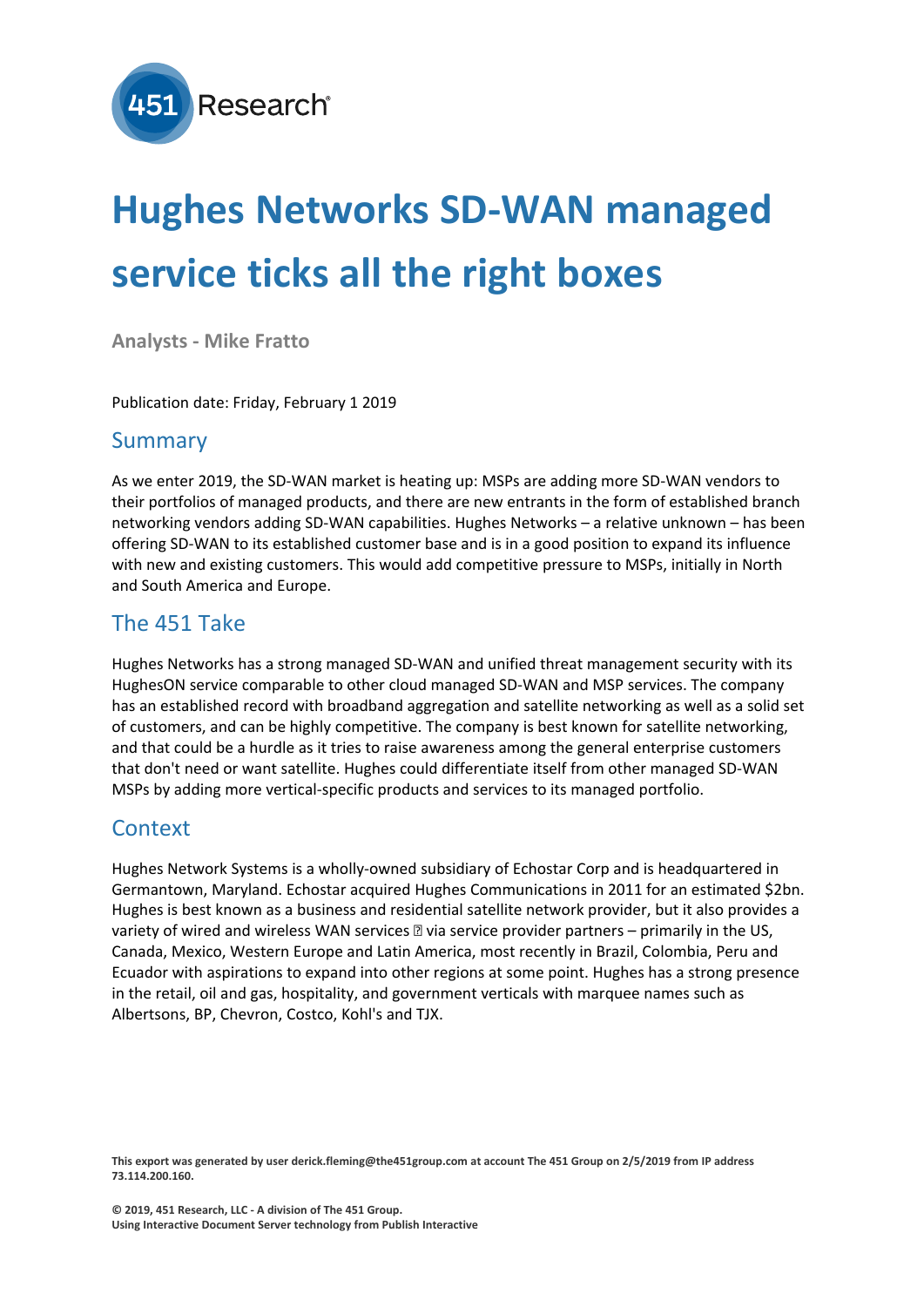Hughes Network Systems' revenue ending nine months on September 2018 was \$1.27bn, which is a 19% increase over 2017. Hughes doesn't break out revenue from consumer and enterprise businesses, but Hughes' Q3 revenue was \$445m for a 17% growth over last year, and the company has been enhancing its WAN capabilities by adding quality-of-service enforcement, application classification and compression. Hughes launched its ActivePath SD-WAN service in 2016. With HughesON, Hughes Networks also provides last-mile aggregation using a variety of WAN connection types including T1, fixed wired and wireless from regional and national service providers, as well as satellite from its own portfolio. Because Hughes can manage last-mile connections, it competes with managed service providers attached to service providers.

Hughes claims more than 30,000 sites using its SD-WAN, most of which are existing customers that enabled the capability. Hughes also offers other managed services to enterprises including managed security event management and response, managed firewall, and customer and employee engagement services, as well as vertical-specific offerings in areas such as retail, financial services and manufacturing.

# **Technology**

Hughes offers its SD-WAN capabilities via à la carte subscriptions, allowing customers to tailor their services to their particular needs. The services are licensed by feature and not by capacity, which is somewhat unusual compared to both hardware vendors and managed service providers in the SD-WAN segment where capacity-based licensing is the norm. Hughes offers two hardware platforms, (only the HR4860 runs ActivePath), and the Fortinet next-generation firewall and UTM suite. The company has integrated its software with FortiOS, enabling zero-touch provisioning of the appliances and seamless hardware management and policy control.

- **ActiveQoS** monitors network activity and WAN performance and adjusts the bandwidth consumption via queueing and traffic shaping based on current WAN conditions and traffic types. When used in conjunction with ActiveClassifier, ActiveQoS application types are automatically classified and dynamically managed as conditions change.
- **ActiveCompression** maximizes bandwidth consumption by losslessly compressing data before it traverses the WAN, thereby using less capacity. The benefits of compression vary based on the type of traffic that is passing over the WAN. As more traffic is compressed using TLS, the benefits of compression will diminish since encrypted data is not compressible.
- **ActiveClassifier** automatically and dynamically classifies traffic types, including encrypted traffic, using heuristic analysis of packet behaviors. Once a packet is classified, the tool applies policies to different applications to create 10 prioritization queues to facilitate the ActiveQoS traffic shaping. In addition to its heuristic classification, ActiveClassifier can classify more than 4,200 applications, including sub-applications such as Facebook Messenger, using an application identification database.
- **ActivePath** offers intelligent path control for network traffic over the WAN based on a predefined policy, current network conditions and application classification. Supporting recovery techniques such as forward error correction, which can recreate lost packets and optimizations for cellular data, ActivePath efficiently uses the WAN with little administrative overhead.

The Hughes ActiveTechnologies suite along with the Fortinet firewall and the HR4860 hardware platform and the managed service constitute the Hughes managed SD-WAN service.

## **Competition**

Hughes competes directly with regional, national and global managed service providers, including those that are attached to WAN service providers. These MSPs pose the greatest competition because there is less that sets Hughes apart from established MSPs. Hughes develops much of its own technology and partners with Cisco Meraki and Fortinet to offer SD-WAN services. The company is planning to add one more SD-WAN partner in 2019. Competitive MSPs are aggressively